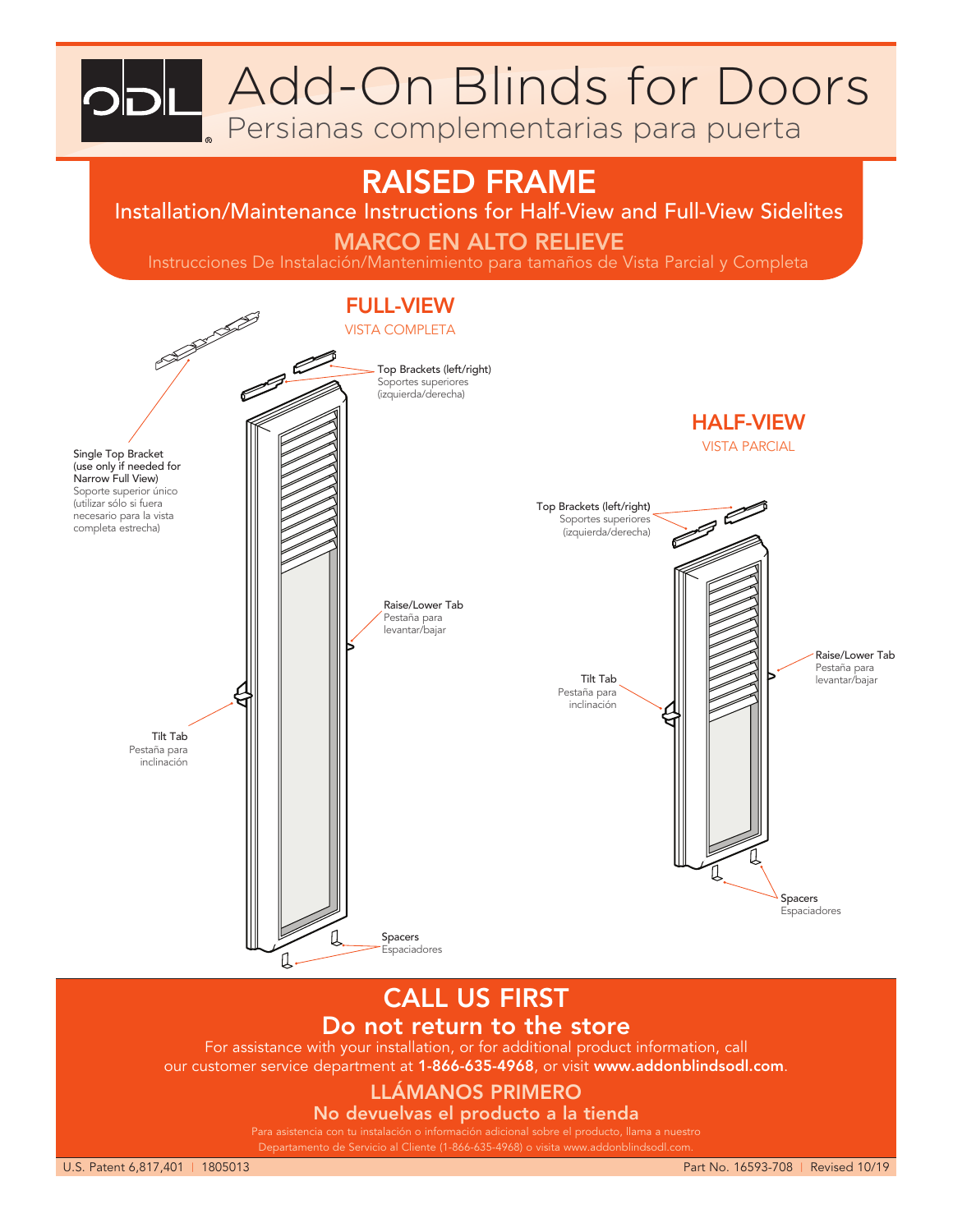# INSTALLATION INSTRUCTIONS

*For your convenience, an installation video is available at www.addonblindsodl.com*

\*Please read the full instructions before attempting to install this product.

### INSTRUCCIONES DE INSTALACIÓN

*Para tu conveniencia, un video sobre cómo instalar está disponible en www.addonblindsodl.com* \*Por favor, lee todas las instrucciones antes de intentar instalar este producto.

### 1. GETTING STARTED

- If your sidelite glass frame does not have screw holes please call ODL Customer Service at 1-866-635-4968.
- Unpack your Add-On Blind unit and inspect for damage.
- Carefully lift Add-On Blind unit and place over sidelite glass frame.

 *Tip: If the Add-On Blind frame does not fit snugly over existing sidelite glass frame please call ODL Customer Service for assistance at 1-866-635-4968.*

- Add-On Blind unit should fit flush against the door sidelite sash.
	- <sup>u</sup> If your sidelight sash is narrow (approximately 10"), you could encounter interference with the sidelite stop molding/trim. The provided "single top bracket" and "shim extenders" will need to be used to avoid this interference. Details on these modifications will be provided in steps 3 and 5 of the installation instructions. This only applies to full view sidelites.

### 1. COMENCEMOS

- Si el marco del vidrio de la ventanilla no tiene orificios para tornillos, llama por favor al Servicio al Cliente ODL: 1-866-635-4968.
- Desempaca tu unidad de persiana adicional complementaria e inspecciónala para ver si está dañada.
- Levanta con cuidado la unidad de persiana complementaria y colócala sobre el marco del vidrio de la ventanilla. *Consejo: Si el marco de la persiana complementaria no se ajusta perfectamente al marco del vidrio de la ventanilla preexistente, llama al Servicio al Cliente ODL (1-866-635-4968) para asistencia.*
- La unidad de persiana adicional complementaria debe quedar a ras contra el marco de la ventanilla de la puerta.
- Si el marco de la ventanilla es angosto (aproximadamente 10 plg \[25.4 cm]), podría haber alguna interferencia para ajustar tus molduras adicionales a la ventanilla.



### 2. INSTALL SPACERS

- 2  *Tip: Remove screw plug covers from the bottom corners of sidelite glass frame*  • Loosen existing frame screws from bottom corners of sidelite glass frame. *(fig. 1). If screw plug covers do not come out easily, a wood screw can be used to remove them. Turn the wood screw into the plug and pull out the cover.*
	- Slide spacers behind sidelight glass frame *(fig. 2).*
		- Spacers should be inserted under the lower corners of the frame approximately 1½" from the outer edge.
	- Tighten screws on the bottom corners of sidelite glass frame.
	- Replace screw plug covers (optional).

### 2. INSTALA ESPACIADORES

- Afloja los tornillos del marco preexistente de las esquinas inferiores del marco del vidrio de la ventanilla. *Consejo: Quita las cubiertas del tapón con tornillo de las esquinas inferiores del marco del vidrio de la ventanilla (fig. 1).*
- Desliza los espaciadores por detrás del marco del vidrio de la ventanilla *(fig. 2)*
	- Los espaciadores deben insertarse debajo de las esquinas inferiores del marco a aproximadamente 1½ plg (2.54 cm) del borde exterior.
- Aprieta los tornillos en las esquinas inferiores del marco del vidrio de la ventanilla.
- Reemplaza las cubiertas de tapón con tornillo (opcional).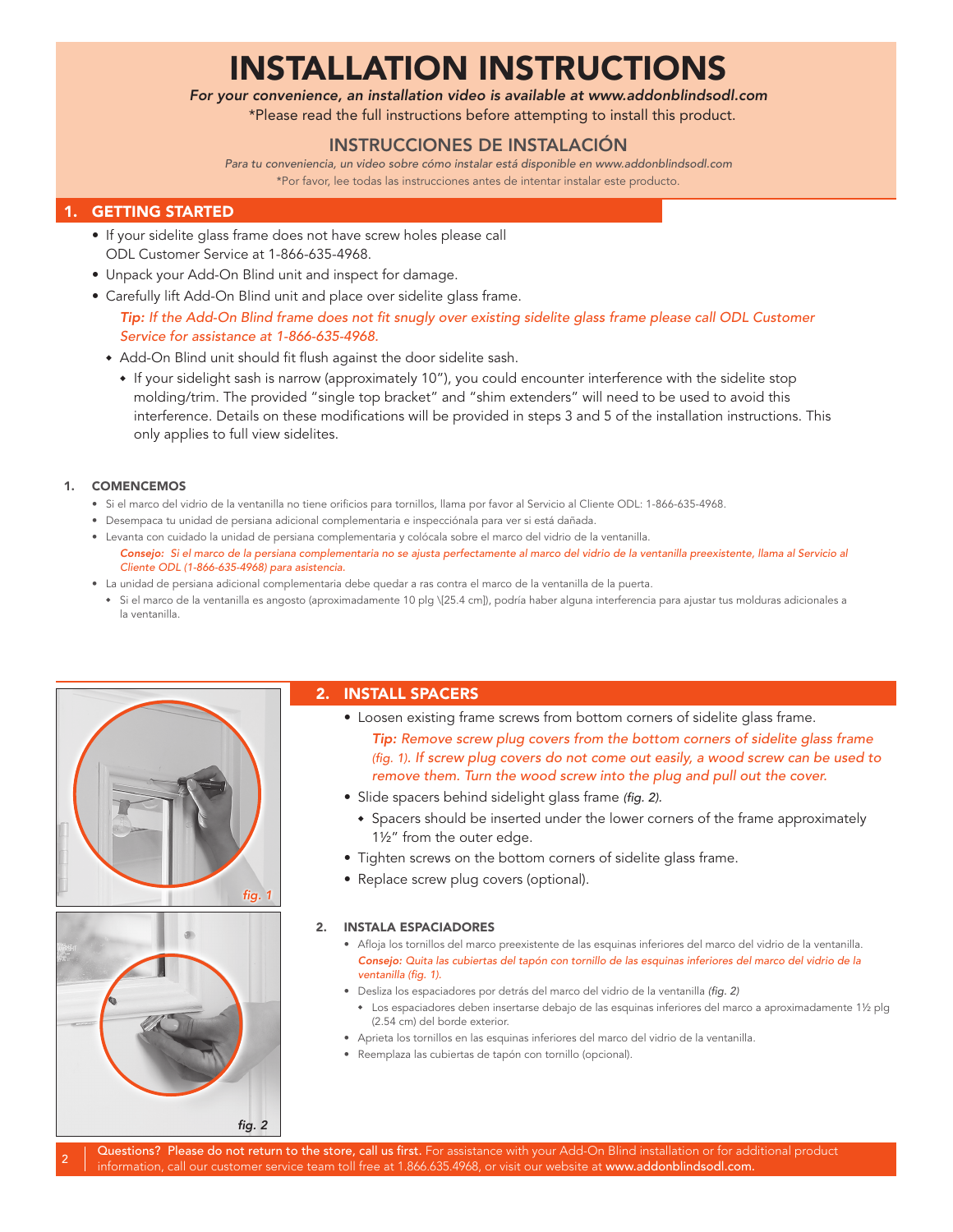

• Replace screw plug covers (optional).

#### 3. INSTALA LOS SOPORTES SUPERIORES

- Afloja los tornillos del marco preexistente de las esquinas superiores del marco del vidrio de la ventanilla. *Consejo: Quita las cubiertas del tapón con tornillo de las esquinas superiores del marco del vidrio de la ventanilla (fig. 3). Si las cubiertas de tapón con tornillo no salen con facilidad, puede usarse un tornillo de madera para quitarlas.*
- Instala los soportes superiores izquierdo/derecho detrás del marco del vidrio de la ventanilla.
- \* Los aleros del soporte deben quedar al ras con el borde exterior del marco *(fig. 4)*.
- <sup>u</sup> El reborde en la parte superior del soporte descansará sobre el marco del vidrio de la ventanilla *(fig. 5).*

 *Consejo: Si el marco de la ventanilla es estrecho (aproximadamente 10 plg \[25.4 cm]), podría haber alguna interferencia para ajustar tus molduras adicionales a la ventanilla. Deberá instalarse el «soporte superior único» (fig. 6) en lugar de los «soportes izquierdo/derecho» incluidos para evitar esta interferencia. Esto sólo se aplica para las ventanillas de vista completa.*

- Aprieta los tornillos en las esquinas superiores del marco del vidrio de la ventanilla.
- Reemplaza las cubiertas de tapón con tornillo (opcional).



### 4. PREPARE ADD-ON BLIND UNIT FOR INSTALL

- Stand Add-On Blind unit upright.
	- It is important to only operate the blinds when unit is in the upright position.

*fig. 5 fig. 4*

- Clean Add-On Blind Unit.
	- **•** Remove any labels.
	- Clean the inside sidelite glass and Add-On Blind glass.  *Tip: Dry the glass completely to help prevent condensation*

*(see Add-On Blind Care/Maintenace section for more details).*

#### 4. PREPARA LA UNIDAD DE PERSIANA ADICIONAL COMPLEMENTARIA PARA INSTALACIÓN

- Coloca la persiana adicional complementaria en posición vertical.
	- $\bullet$  Es importante operar las persianas sólo después que la unidad esté en posición vertical.
- Limpia la unidad de persiana adicional complementaria.
- Retira todas las etiquetas.
- Limpia el vidrio interior de la ventanilla y el vidrio de la persiana adicional complementaria.

 *Consejo: Secar completamente el vidrio para ayudar a prevenir la condensación (Para más detalles, consultar la sección Cuidado Y Mantenimiento De La Persiana Adicional \ complementaria).*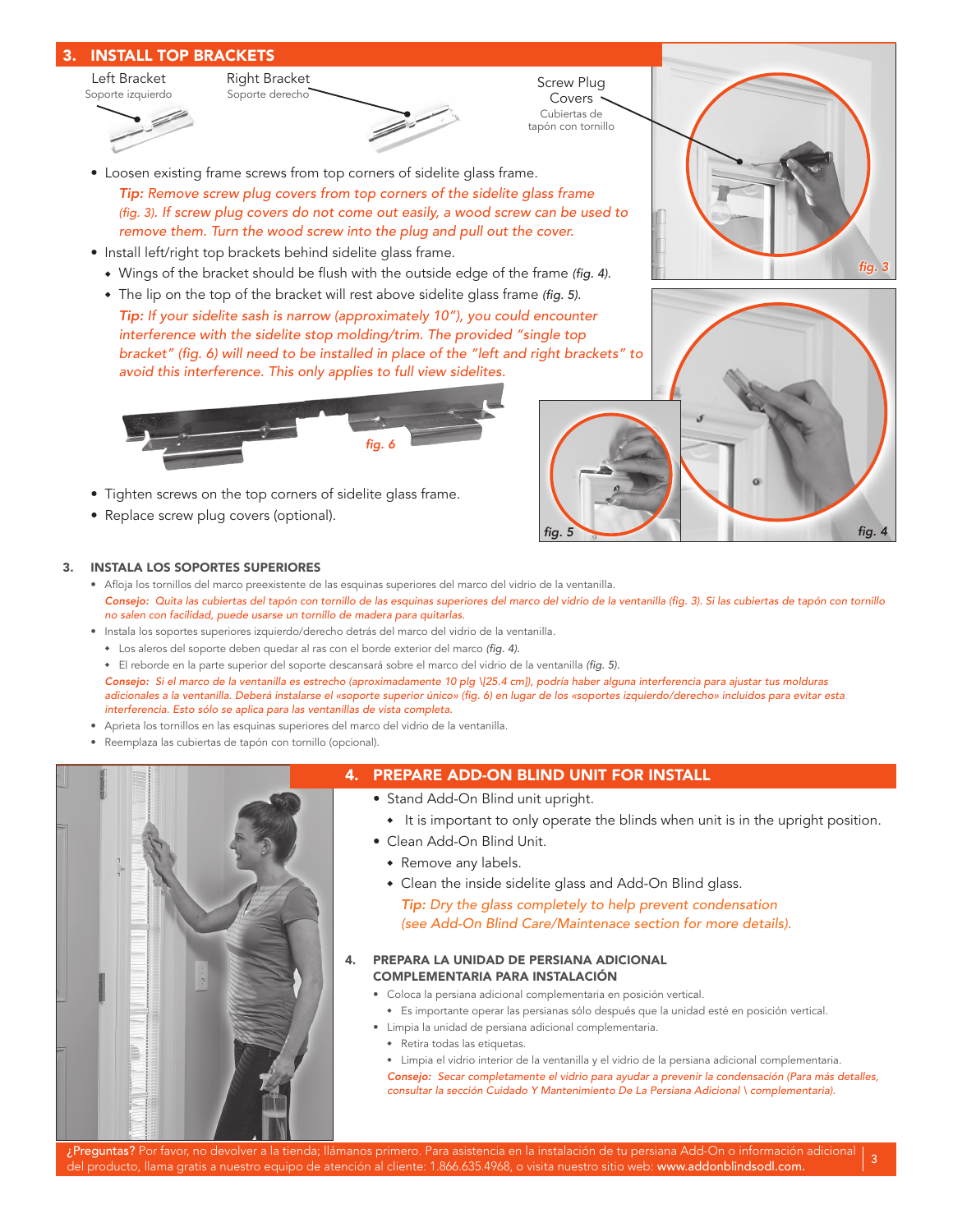### 5. INSTALL ADD-ON BLIND

• Rotate bottom lock clips out.

 *Tip: The provided "shim extenders" (fig. 8) will need to be installed behind the bottom lock clips if the "single top bracket" was needed for installation in step 3. ONLY USE THE "SHIM EXTENDERS" IF THE "SINGLE TOP BRACKET" WAS INSTALLED IN STEP 3.*

- Use a phillips screwdriver to remove the lock clips.
- Place the extenders over the hole where the lock clips were removed.
- Re-install the lock clips over the extenders using the 34" long pan head screws included in the hardware pack.
- Hang top of Add-On Blind over the top brackets *(fig. 7).*
	- *Tip: Angle the bottom of the unit towards you while sliding over the top brackets.*
- Be certain the brackets are in the slots at the top, inside edge of the Add-On Blind frame.
- Move Add-On Blind unit side to side to ensure it is square and tight.

#### 5. INSTALA LA PERSIANA ADICIONAL (ADD-ON)

- Gira las presillas inferiores de cierre hacia afuera. *Consejo: Deberán instalarse los «extensores de cuña» (fig. 8) incluidos detrás de las presillas de cierre inferiores si fue necesario el «soporte superior único» para la instalación en el paso 3. SÓLO USA LOS «EXTENSORES DE CUÑA» SI SE INSTALÓ EL «SOPORTE SUPERIOR ÚNICO» EN EL PASO 3.*
	- *• Usa un destornillador Phillips para quitar las presillas de cierre.*
	- *• Coloca los extensores sobre el orificio donde se quitaron las presillas de cierre.*
	- *• Vuelve a instalar las presillas de cierre sobre los extensores utilizando los tornillos largos de cabeza plana de ¾" incluidos en el paquete de herrajes.*
- Colgar la parte superior de la persiana Add-On sobre los soportes superiores *(fig. 7). Consejo: Colocar en ángulo hacia ti la parte inferior de la unidad mientras esta se desliza sobre los soportes superiores*
- Cerciórate de que los soportes están en las ranuras de la parte superior, dentro del borde del marco de la persiana complementaria.
- Desplaza la unidad de persiana complementaria de lado a lado para garantizar que quede a escuadra y ajustada. *fig. 8*



### 6. LOCK BOTTOM CLIPS

- Push bottom corners of unit against door.
- Swing bottom lock clips under sidelite glass frame by pushing them up and inward *(fig. 9)*.

4 *the wrong size unit. Please contact ODL Customer Service at 1-866-635-4968 Tip: Lock clips should fit underneath existing sidelite glass frame easily and stay in place. If the clips do not reach your sidelite glass frame, you may have for further assistance.*

#### 6. PRESILLAS INFERIORES DE CIERRE

- Empuja las esquinas inferiores de la unidad contra la puerta
- Lleva las presillas de cierre inferiores hasta debajo del marco del vidrio de la ventanilla empujándolas hacia arriba y adentro *(fig. 9).*

 *Consejo: Las presillas de cierre deben ajustarse con facilidad debajo del marco del vidrio de la ventanilla preexistente y permanecer en su lugar. Si las presillas no llegan al marco del vidrio de la ventanilla, pudiera ser que tuvieras la unidad de tamaño inadecuado. Comunícate por favor con el Servicio al Cliente ODL (1-866-635-4968) para asistencia adicional.*

### 7. ENSURE PRODUCT IS SECURE

- Check top, bottom, and sides of the Add-On Blind frame to be sure it is flush to the sidelites sash.
- Ensure the Add-On Blind unit is secure to the top brackets.
- Double check to ensure all lock clips are securely fastened.

#### 7. GARANTIZA QUE EL PRODUCTO ESTÉ SEGURO

- Revisa las partes inferior, superior y laterales del marco de la persiana adicional (Add-On) para asegurar que quedaron a ras con la ventanilla.
- Garantiza que la unidad de persiana adicional (Add-On) quede bien asegurada a los soportes superiores.
- Vuelve a revisar para garantizar que todas las presillas de cierre quedaron sujetas con plena seguridad.



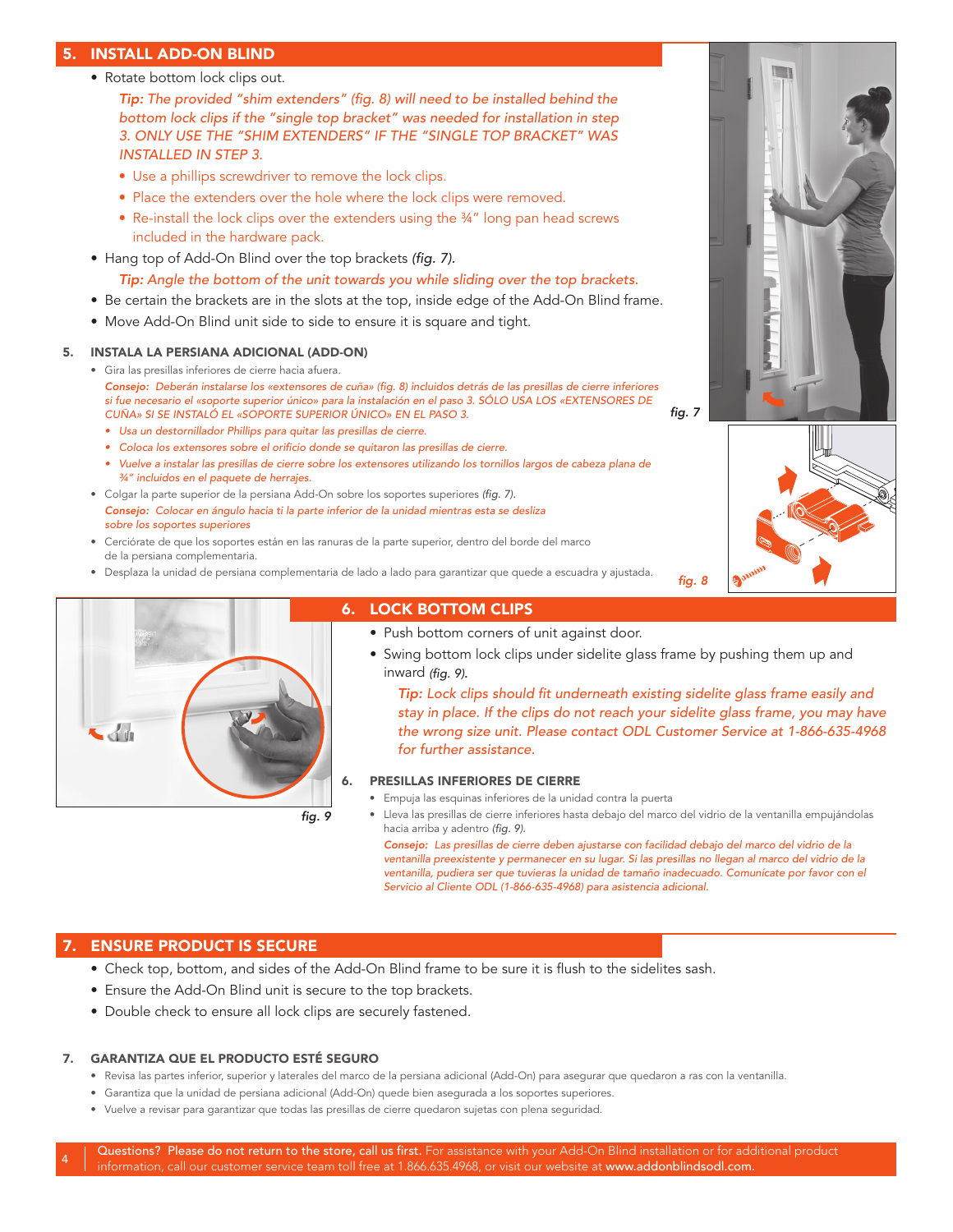### 8. CHECK OPERATION

- Raise/Lower Blinds.
- $\bullet$  Slide right hand tab up and down *(fig. 10)*.
- Tilt Blinds.
	- \* Slide left hand tab up and down *(fig. 11)*.

### 8. VERIFICA LA OPERACIÓN

- Levanta y baja las persianas
- <sup>u</sup> Desliza la pestaña a mano derecha hacia arriba y hacia abajo *(fig. 10)*. • Inclina las persianas.
	- <sup>u</sup> Desliza la pestaña a mano izquierda hacia arriba y hacia abajo *(fig. 11).*

### ADD-ON BLIND CARE/MAINTENANCE

### General Maintenance

- Frame can be washed with soap and water. • Clean glass with standard window cleaner.
- 
- 
- Frame can be painted with acrylic latex enamel paint. To remove Add-On Blind unit, reverse installation steps.

### Preventing Condensation

Interior condensation is caused by excess humidity in your home. Add-On Blinds do not cause condensation but are a good indicator of humidity levels that are too high. Keep in mind that new homes release moisture from construction materials through several heating and cooling cycles.

Below is a quick guide to appropriate humidity levels:

| Outside Temperature <sup>r</sup> | Inside Humidity |
|----------------------------------|-----------------|
| $20F$ to $40F$                   | Not over 40%    |
| $10F$ to $20F$                   | Not over 30%    |
| $0F$ to $10F$                    | Not over 25%    |
| $-20F$ to $0F$                   | Not over 20%    |
| Below -20F                       | Not over 15%    |

If your door glass has interior condensation, you should be able to control it by reducing the humidity level in your home (for example you could reduce or eliminate humidifiers). You can also help limit the potential for condensation between your door glass and the Add-On Blind glass by removing the filler strips located on the sides of your Add-On Blind frame (see step 1 for removal instructions). By removing these filler strips you will increase the airflow between the Add-On Blind unit and your door glass. Condensation does not indicate a defect in an Add-On Blind unit and will not damage your Add-On Blind unit.

### CUIDADO Y MANTENIMIENTO DE LA PERSIANA COMPLEMENTARIA

### Mantenimiento general

- 
- 
- El marco puede limpiarse con agua y jabón. Limpia el vidrio con limpiador de ventanas estándar.
- También puede pintarse con pintura de esmalte látex acrílico. Para quitar la unidad de persiana adicional complementaria, ejecuta los pasos de instalación a la inversa.

### Cómo prevenir la condensación

La condensación interior es provocada por el exceso de humedad en el hogar. Las persianas complementaria no causan condensación, pero son un buen indicador de que los niveles de hu medad están demasiado altos. Ten en cuenta que los materiales de construcción de las casas nuevas liberan humedad a través de varios ciclos de calentamiento y enfriamiento.

A continuación se ofrece una guía rápida sobre niveles apropiados de humedad:

| Temperatura en grados F exterior   | Humedad interna |
|------------------------------------|-----------------|
| 20 F a 40 F (- 6.67 C a 4.44 C)    | No más de 40%   |
| 10 F a 20 F (- 11.67 C a - 6.67 C) | No más de 30%   |
| 0 F a 10 F (-17.78 C a - 11.67 C)  | No más de 25%   |
| 0 F a 10 F (-17.78 C a - 11.67 C)  | No más de 20%   |
| Por debajo de -20F (- 28.89 C)     | No más de 15%   |

Si el vidrio de la puerta tiene condensación interior, debes controlarlo mediante la reducción del nivel de humedad en el hogar (por ejemplo, puedes reducir o eliminar humidificadores). También puedes ayudar a limitar el potencial de condensación entre el vidrio de la puerta y el vidrio de la persiana adicional complementaria quitando las tiras de relleno en ambos lados del marco de la persiana (Consultar el paso 1 para instrucciones sobre cómo quitarlas). Quitar estas tiras de relleno incrementará el flujo de aire entre la unidad de persiana adicional (Add-On) y el vidrio de tu puerta.

La condensación no indica defecto en la unidad de persiana adicional complementaria ni le causará daños.

¿Preguntas? Por favor, no devolver a la tienda; llámanos primero. Para asistencia en la instalación de tu persiana Add-On o información adicional del producto, llama gratis a nuestro equipo de atención al cliente: 1.866.635.4968, o visita nuestro sitio web: www.addonblindsodl.com.  $\binom{5}{3}$ 

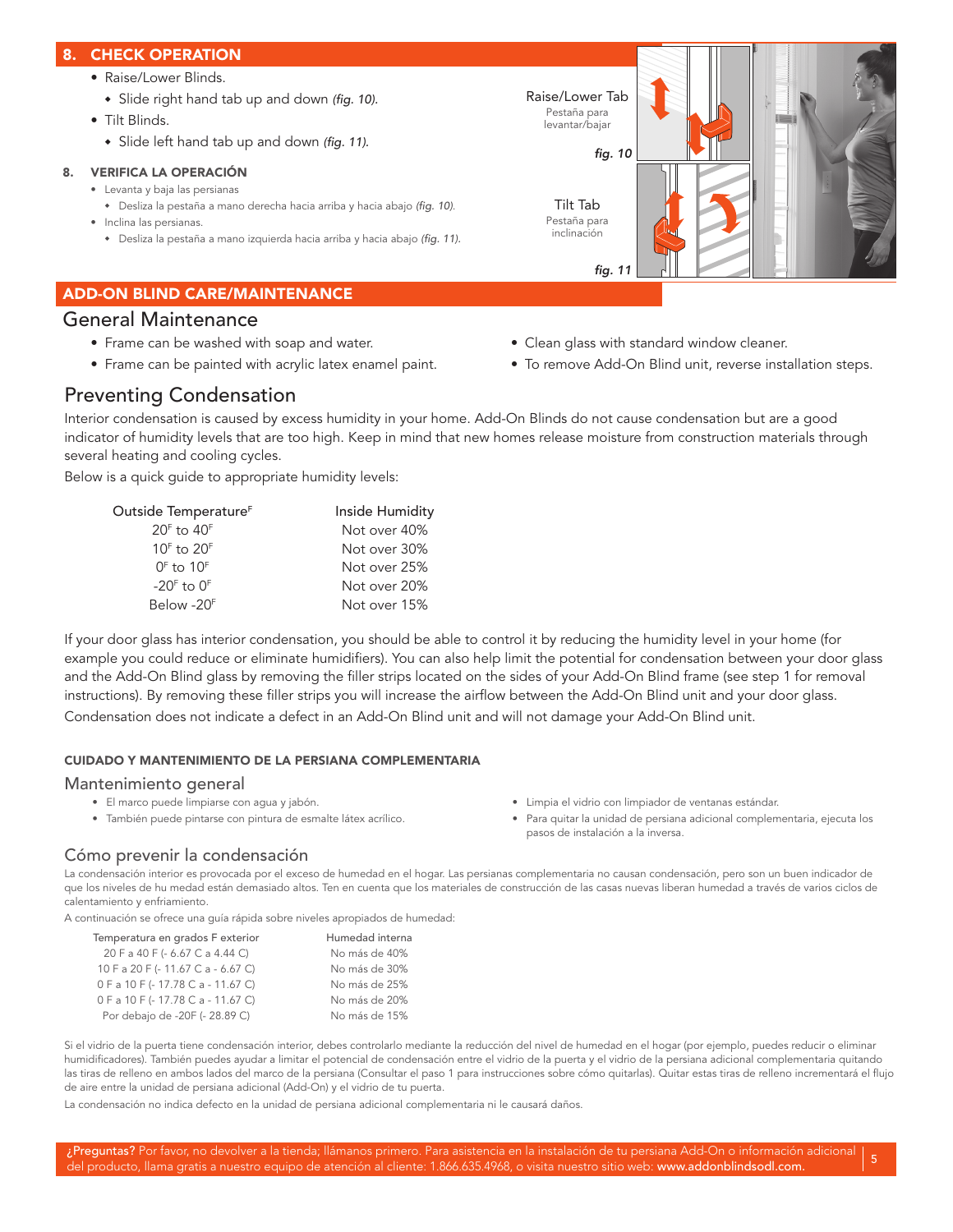### WARRANTY COVERAGE

Subject to the conditions, exclusions and limitations herein, ODL Incorporated ("ODL") warrants that its Aluminum Blinds for Steel and Fiberglass Entry Doors Product is free from defects in material and workmanship that would render the Product unfit for its normal and recommended use. This warranty applies and extends only to the original consumer purchasing this product. The duration of this warranty begins on the date of purchase by the consumer and extends for a period of five years.

### EXCLUSIONS FROM COVERAGE

This warranty does not cover:

- A Product that is not installed on an entry door or sidelite.
- Defects or damages resulting in failure to install or operate the Product in accordance with ODL's installation instructions.
- Defects or damages resulting from use of the Product for purposes other than those for which it was designed.
- Defects or damages resulting from modifications or attachments to the Product.
- Glass breakage or other damage to the entry door.
- Defects or damages arising out of improper handling, cleaning, maintenance, operation, defective or improper installation (including installation not in accordance with ODL's installation instructions), improper storage, normal wear and tear, accident, act of God, intentional human acts, misuse, abuses, or any circumstances beyond the control of ODL.
- Defects or damages resulting from shipment by common carriers, private transportation or other means of transportation.

### INSPECTION AND DISCOVERY OF DEFECT

It is the Consumer's responsibility to inspect the Product immediately upon receipt of the Product. If a defect covered under this warranty is discovered upon inspection, the customer must follow the Warranty Claim Procedure set forth below. ODL shall have no obligation under this warranty with respect to any defect reasonably discoverable upon immediate inspection once the product has been installed. If a defect occurs after installation within the warranty period, then the customer must also follow the Warranty Claim Procedure set forth as follows.

### WARRANTY CLAIM PROCEDURE

- 1. The Consumer must present a written claim to ODL within 30 days after discovering the defect. The Consumer must submit its claim to the following address: ODL Incorporated, Customer Service, 215 East Roosevelt Avenue, Zeeland, Michigan, 49464. ODL must receive this written claim within the warranty period.
- 2. The Consumer must use reasonable diligence to include all of the following in the written claim:
	- a. An adequate description and picture of the claimed defect(s);
		- b. The type and style of Product;
	- c. Exact Product size;
	- d. Proof of Consumer's Purchase (date of purchase, place of purchase, and purchase price).
- 3. The Consumer must, if requested by ODL, permit ODL or its representative to inspect the Product.

### REMEDIES

6 remedy may be provided by ODL in the event of Product as to which replacement parts are no longer available, as determined by If a defect covered by this limited warranty occurs, ODL will either repair or replace the Product at its sole discretion. A different ODL. This "repair or replace" remedy is the sole and exclusive remedy under this limited warranty.

If ODL elects to provide a replacement Product, the limited warranty for the replacement product will last for the balance of the warranty of the original Product.

ODL WILL IN NO EVENT BE RESPONSIBLE FOR SHIPPING, LABOR, REMOVAL OF ORIGINAL PRODUCT, INSTALLATION OF REPLACEMENT PRODUCT, FINISHING EXPENSES, OR OTHER CHARGES, COSTS OR CLAIMS INCURRED BY THE CONSUMER.

### DISCLAIMER OF WARRANTY

NO IMPLIED WARRANTY, INCLUDING A WARRANTY OF MERCHANTABILITY OR OF FITNESS FOR A PARTICULAR PURPOSE, SHALL APPLY TO THE PRODUCT (OR ANY REPLACEMENT) BEYOND THE DURATION OF THIS WRITTEN WARRANTY. (Some states do not allow limitations on how long an implied warranty lasts, so the above limitation may not apply to you.)

### LIMITATIONS OF REMEDIES

The remedies set forth above are the consumer's exclusive remedies for breach of warranty or negligence. In no case shall ODL be liable to the consumer or another person for any general, special, incidental or consequential damages. (Some states do not allow the exclusion or limitation of incidental or consequential damages, so the above limitations or exclusions may not apply to you.) Unless modified in a later writing signed by both ODL and Consumer, this warranty is the complete and exclusive warranty related to the Product, and it supersedes all earlier agreements and other communications relating to the Product. No employee of ODL or any other party is authorized to make any warranty in addition to this warranty. Invalidation of any one or more of the provisions of this warranty shall not invalidate or affect one of the other provisions. This warranty is not transferable. This warranty gives the Consumer specific legal rights, and the Consumer may also have other legal rights which may vary from state to state.